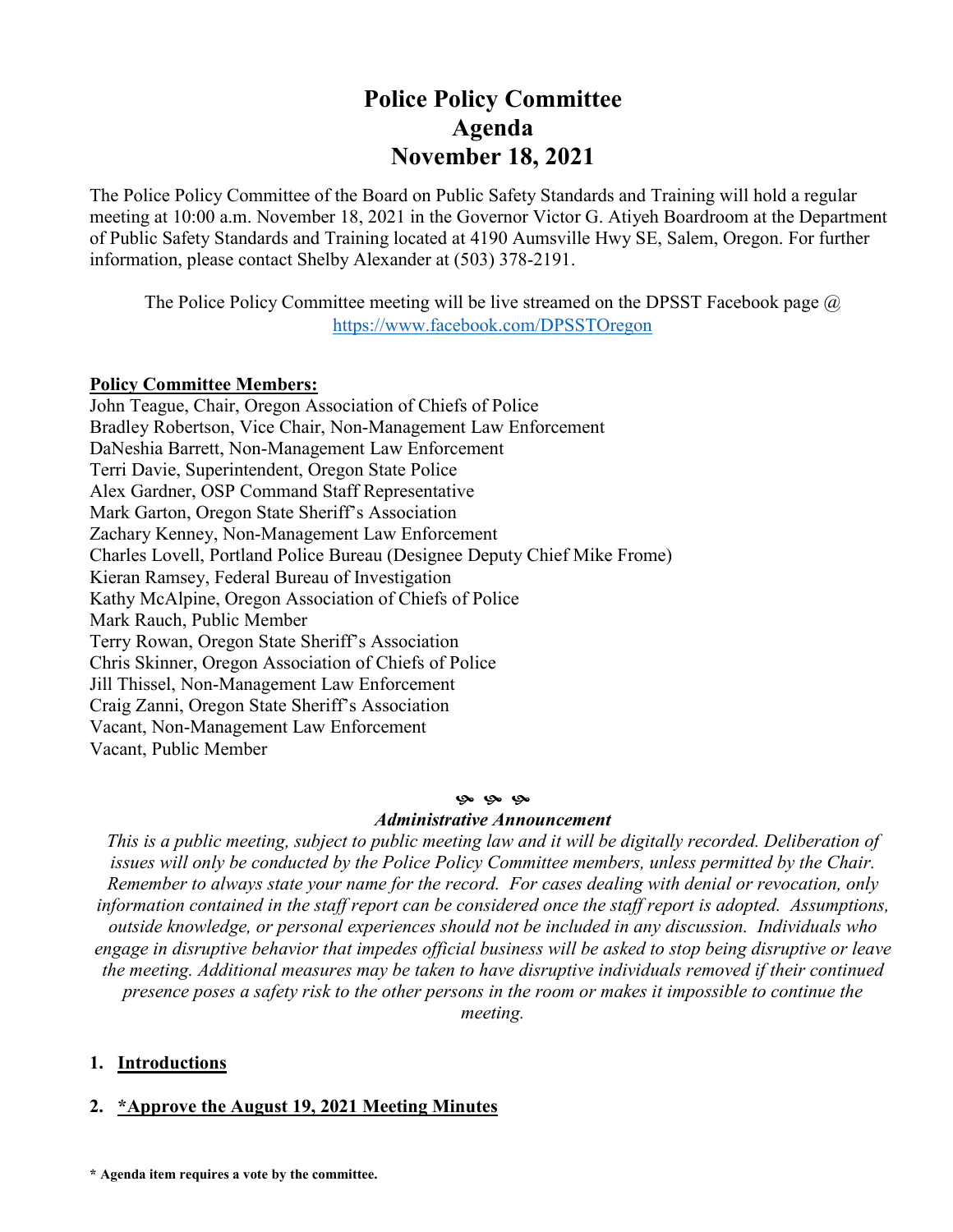- **3. \*Approval for Changes to the Basic Police Curriculum** Presented by Staci Yutzi
- **4. \*Proposed Rule Changes for OAR 259-008-0085 – Legislative Changes Affecting the Basic Police Course** Presented by Jennifer Howald

- **5. \*Administrative Closures** 
	- **a. Anthony Barnett; DPSST No. 37913; Umatilla Tribal Police Department** *Basic, Intermediate and Advanced Police Certifications*
	- **b. Robert Edwards; DPSST No. 27266; Oregon State Police** *Basic, Intermediate, Advanced, Management and Supervisory Police Certifications*
	- **c. Perry Rhoades; DPSST No. 46858; Oregon State Police** *Basic and Intermediate Police Certifications*
	- **d. Jeffrey Smith; DPSST No. 36061; Oregon State Police** *Basic Police Certification*
- **6. \*Eric Kozowski; DPSST No. 42173; Deschutes County Sheriff's Office** Presented by Melissa Lang
- **7. \*Eric Weaver; DPSST No. 56198; Warm Springs Police Department** Presented by Melissa Lang
- **8. \*Peter Arnautov; DPSST No. 36986; Oregon State Police** Presented by Melissa Lang
- **9. \*Michael Huber; DPSST No. 28130; McMinnville Police Department** Presented by Melissa Lang
- **10. \*James Lynch; DPSST No. 28066; Oregon Liquor and Cannabis Commission** Presented by Melissa Lang
- **11. Review of Arbitration/Certification Workgroup Recommendation** Presented by Jennifer Howald *Information update, no vote is required*
- **12. \*Proposed Rule Changes for OAR's 259-008-0060, 259-008-0065 and 259-008-0078- Defining CPR Certification and Changes to Law Enforcement Officer Maintenance Standards** Presented by Jennifer Howald
- **13. \*Proposed Rule Changes for OAR 259-008-0015- Background Investigations and New Requirements per HB 2936**

Presented by Jennifer Howald